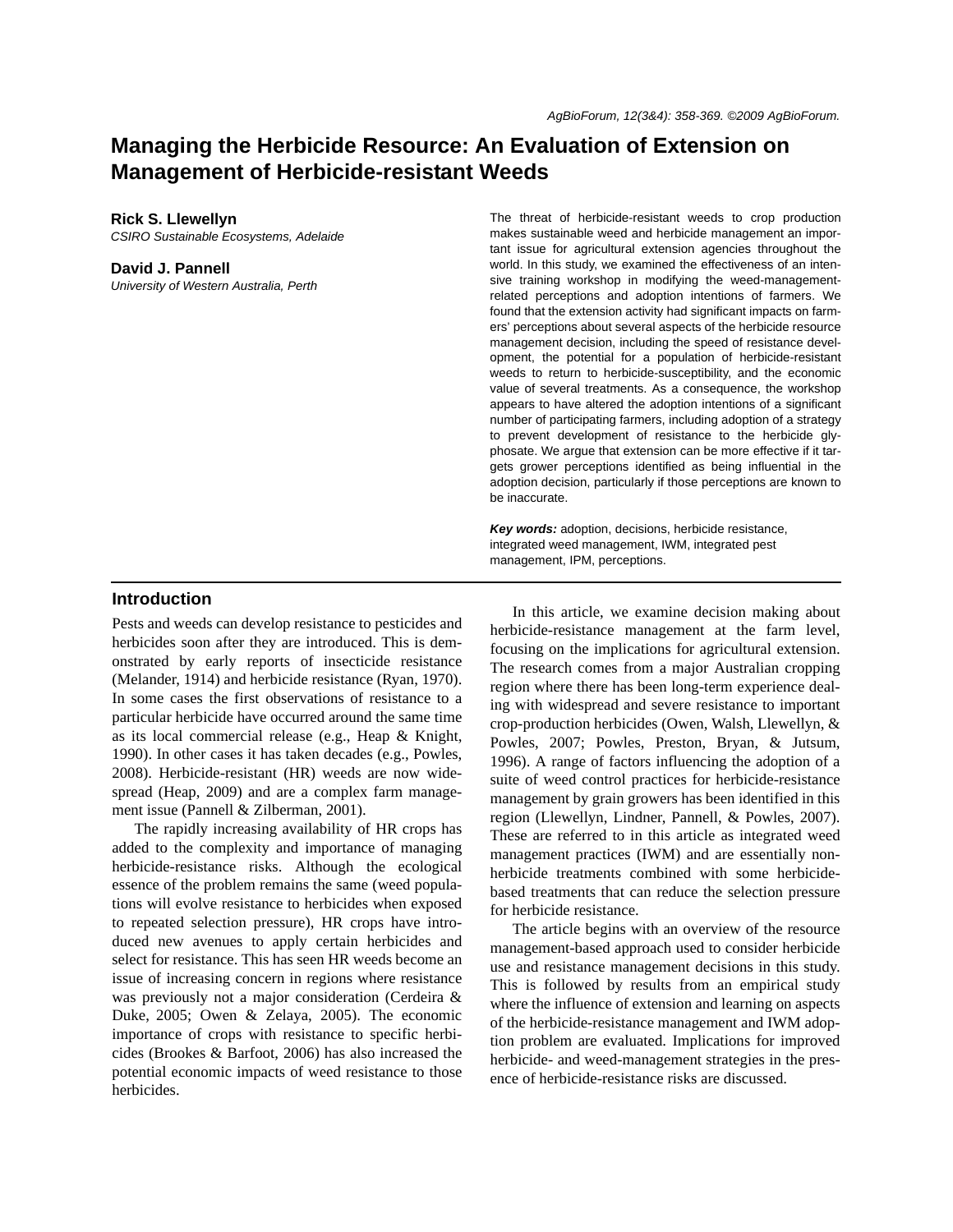# **The Herbicide-Resistance Management Problem**

Among the first to demonstrate the relevance of resource economics to the pesticide-resistance problem were Hueth and Regev (1974). Referring to insect pests, they argued that while pests have been viewed (by economists at least) as being equivalent to a renewable resource, the effectiveness of pesticides against those pests is a potentially exhaustible resource that also requires management.

Using a resource approach (see also Miranowski & Carlson, 1986), pest susceptibility is viewed as a resource stock that can be considered similar to resource stocks in other extractive industries. Application of the pesticide, and the consequent selection for pest resistance, is analogous to a form of extraction. The key question then becomes one of optimal extraction rates how much pesticide susceptibility to extract now and how much to conserve for later.

To reduce selection pressure for resistance (rate of extraction) farmers need to adopt certain IWM practices that reduce reliance on particular herbicides. Therefore, the adoption decision for IWM practices depends not only on characteristics of the IWM practices but also on factors relating to the management of an herbicide resource. These latter factors can include the following topics.

## *Rate of Depletion*

The potential for herbicide resistance in target weeds to deplete the stock of herbicide susceptibility is widely observed (Heap, 2009), and resistance to multiple herbicides can greatly limit weed control options (e.g., Owen et al., 2007). The key question is not whether it is possible for resistance to develop, but rather how rapidly resistance will develop under different herbicide use and agro-ecological scenarios. Different weed-herbicide combinations have widely varying propensities to lead to resistance.

Another possible source of depletion is through mobility. In economic analyses of herbicide resistance, it is most commonly assumed that weed mobility is of negligible importance, so that weed susceptibility can be managed as a private property resource (e.g., Pannell et al., 2004). In reality, weeds do exhibit some mobility through seed import and pollen flow carrying resistant genes (e.g., Busi, Yu, Barrett-Lennard, & Powles, 2008; Lu, Baker, & Preston, 2007) and it can be common for farmers to expect some weed problems, including herbicide resistance, to be introduced via neighbors (Llewellyn & Allen, 2006). If growers see resistance development as an open-access resource problem, this reduces their incentive to act to prevent resistance developing, as such efforts would prove fruitless if resistance is subsequently introduced from other sources.

## *Rate of Renewal*

Renewal of susceptibility to herbicides can occur if a new herbicide becomes available that can control weeds that have previously evolved resistance to herbicides. If a farmer expects new herbicide technologies to become available in the future, this reduces the incentive that they have to preserve the herbicide susceptibility of weeds in the short term.

Another factor that can lead to renewal of herbicide susceptibility is regression of herbicide resistance. This is where the proportion of resistant plants in the weed population declines once the herbicide selection pressure is removed, allowing herbicide effectiveness to return. This may occur naturally if the resistant plants incur a fitness penalty relative to susceptible plants, as is the case with weeds that are resistant to triazine herbicides (Gressel & Segel, 1990). There is also evidence of fitness penalties causing resistance regression in some glyphosate-resistant weed populations (Preston, Wakelin, Dolman, Bostamam, & Boutsalis, 2009). However, not all HR weeds suffer such a fitness penalty. For example, studies of the most common forms of resistance affecting annual ryegrass in Australia (Owen et al., 2007) have not found substantial fitness penalties (Gill, 1995; Holt & Thill, 1994).

# **Uncertainty and Learning in Adoption of Integrated Weed Management Practices**

The adoption of agricultural innovations is commonly assumed to be a decision process involving learning and uncertainty (e.g., Abadi Ghadim & Pannell, 1999; Fischer, Arnold, & Gibbs, 1996; Pannell et al., 2006). Essentially, learning in the adoption process involves the acquisition of information that is assimilated to update existing perceptions about the characteristics of an innovation that determine its attractiveness to the potential adopter. The importance of such innovationspecific farmer perceptions in adoption decisions has been demonstrated in many empirical studies (e.g., Adesina & Baidu-Forson, 1995; Cary & Wilkinson, 1997).

Applying the learning model of Lindner and Gibbs (1990) to the example of IWM practice efficacy, it can be assumed that the actual percentage of weed control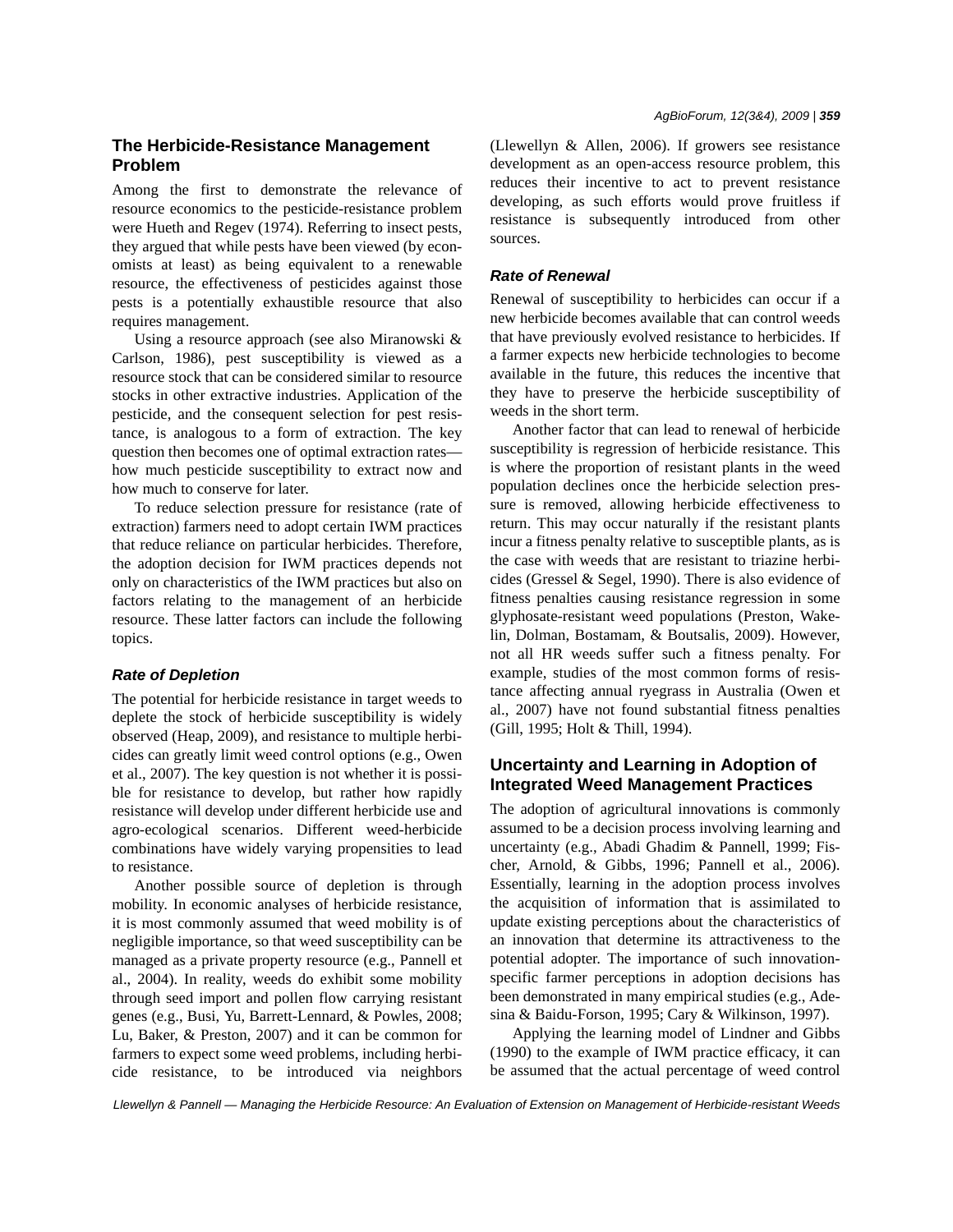achievable by adopting an IWM practice has a distribution with a mean percentage of control and associated variance due to risk factors such as seasonal conditions. The grower is assumed to be imperfectly informed about the efficacy of the practice, and therefore holds their own prior perception about likely percentage of control with its mean and variance. The variance may comprise a component relating to exogenous risks such as seasonal conditions and a component reflecting the subjective uncertainty resulting from a lack of information (Tsur, Sternberg, & Hochman, 1990). It is the latter component that can be influenced by information and learning relating to the IWM practice.

Information gained by the grower about the efficacy of the practice is assumed to have its own mean and variance. Low variance can be interpreted as a measure of the precision or informativeness of the message (Lindner, Fischer, & Pardey, 1979; Stoneman, 1981), and this impacts the potential of the information to influence the grower's perceptions. The effectiveness of pieces of information from different sources is likely to vary (Fischer et al., 1996). Effectiveness can be influenced by factors such as perceived validity (Leathers & Smale, 1992) and locational relevance (Lindner, Pardey, & Jarrett, 1982).

Those growers not yet using the IWM practice on their farm must rely on off-farm sources of information, unless they conduct a field trial of the practice themselves. Marra, Hubbell, and Carlson (2001) argued that information generated on the decision-maker's own farm, such as that produced by past use of an innovation or a trial, would be weighted most heavily in terms of effectiveness relative to other information sources in the decision to adopt a cropping innovation. New information with high perceived effectiveness and a mean that differs largely from the grower's prior mean will have the most influence on the grower's perceptions. The methodology below describes how the influence of extension information on perceptions relating to herbicide-resistance management decisions was measured.

### **Methods**

The study examines in detail the impact of a particular extension event on farmer perceptions relating to the effectiveness of IWM practices. A sample of growers was surveyed both before and after an extension workshop to identify their perceptions in relation to a number of aspects of herbicide resistance and integrated weed management.

# *Experimental Design*

A pre-test/post-test experimental design was used with a one-year period between the initial measurement of growers' perceptions in March 2000 (see also Llewellyn et al., 2005; Llewellyn et al., 2004) and the final measurement in March 2001. A subset of growers was exposed to an extension treatment in the form of a workshop conducted in October 2000, as described in the next section. Measurement of perceptions for both participants and non-participants allowed changes attributable to the workshop and to other sources to be explained. A disadvantage was the inability to account for 'information leakage:' perception changes by nonparticipants that are a result of communication with participants (de Vaus, 1995). Hence, the influence of the workshop on perceptions in the region may be underestimated, since the measured differences between participants and non-participants would be reduced by any leakage.

The influence of the workshop on perceptions was determined using Ordinary Least Squares regression, with the pre-test perception included as an explanatory variable of the post-test perception. Equation specification recognized that the adjustment of prior perceptions to information may be dependent on farm and farmerspecific factors.

Sources of information in addition to the workshop, such as extension agents and learning from on-farm experience, may also have contributed to adjustments to the perceptions of growers. Hence, an information exposure index based on various sources of farm-specific (level of agronomist and crop consultant use) and nonfarm-specific (publication subscriptions and grain grower group participation) cropping information was developed for each grower using principal component analysis (described in Llewellyn et al., 2007). Recognizing the role of on-farm learning, the confirmed use of an IWM practice during the 12-month period is also included in the regressions, separately from this information exposure index. A measure of human capital was developed, but not included as an explanatory variable of post-workshop perceptions because it had no significant influence on changes in perceptions.

#### *The Workshop*

In each region, two half-day workshops for separate groups of growers were held on two consecutive days during October 2000 in computer-equipped workshop venues in the largest centrally located town in the study region. All participants in the 2000 survey received an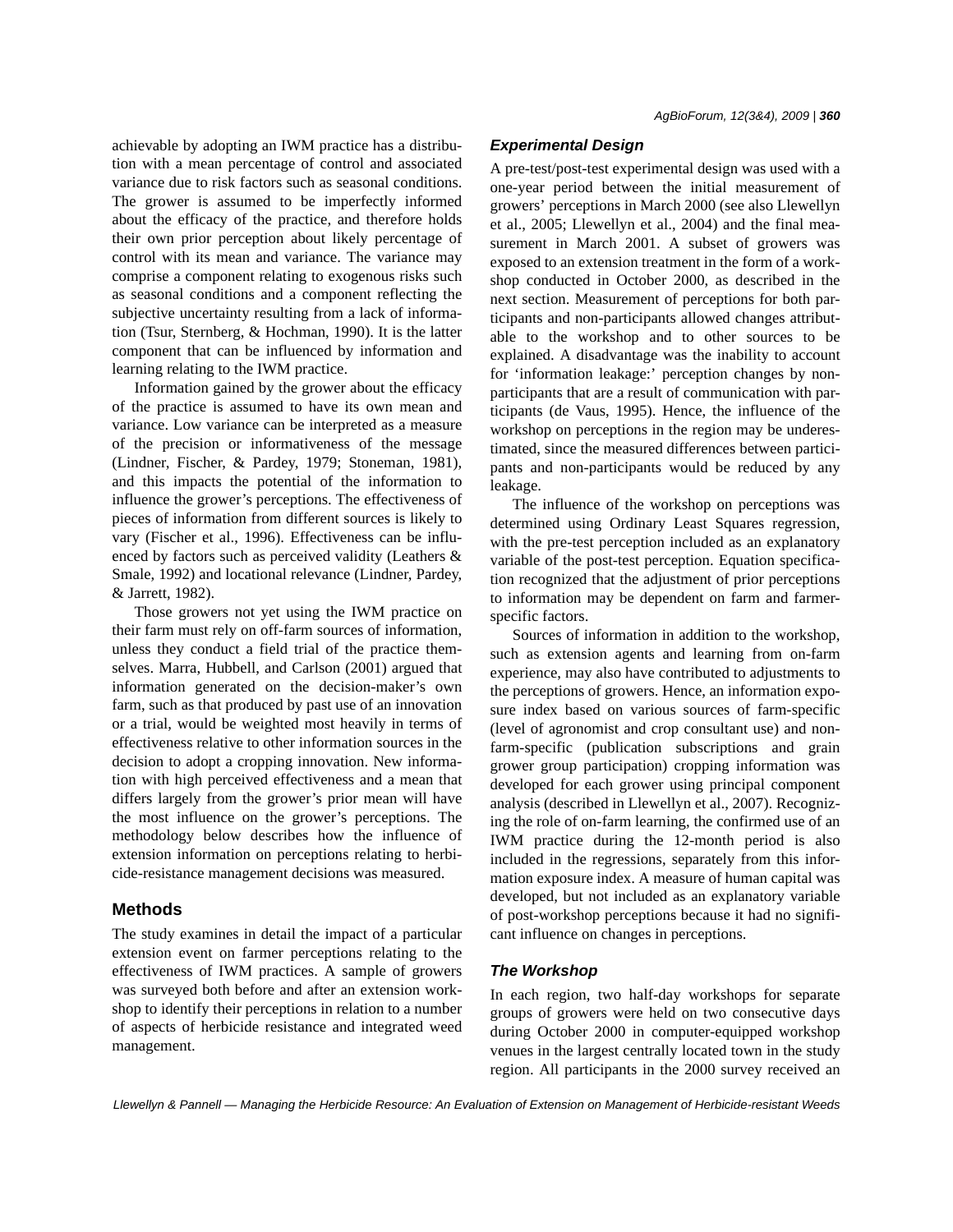invitation. Targeted information relating to specific IWM and herbicide-resistance factors was presented by a well known researcher in the field of herbicide resistance and its management.

The workshops also included an active learning session using a computer-based bioeconomic model known as Resistance Integrated Management, or RIM (Pannell et al., 2004). RIM-based workshops have been successfully run with numerous farmer groups in Western Australia (Stewart, 2000). In the workshop, growers used RIM to test various IWM strategies and crop rotations for profitability and ryegrass population management over a 10-year period. The objectives were to actively reinforce extension messages by simulating herbicideresistance management strategies that had been discussed, and to demonstrate decision-making based on knowledge that selective herbicides are potentially a finite, exhaustible resource.

#### *Sample and Surveying*

The prior perceptions used in this analysis are those elicited from a survey of 132 randomly selected grain growers from within the Dalwallinu (DAL) shire (64 growers) and Katanning-Woodanilling (KAT) shires (68 growers) of Western Australia; the survey was conducted prior to crop seeding in February/March 2000. The two regions represent an area of the Western Australian wheatbelt with intensive cropping and where herbicide resistance is well-established (DAL) and an area where cropping has only relatively recently become more intensive and weed populations with high levels of herbicide resistance are not yet widespread (KAT). Most questions in the questionnaire focused on herbicide resistance and management of the crop weed annual ryegrass (*Lolium rigidum*) and resistance to post-emergence ryegrass-selective herbicides. This represents the most common form of herbicide resistance in Western Australia (Owen et al., 2007).

Perceptions of the control percentage provided by various IWM practices and perceptions relating to herbicide resistance (except the perceived chance of resistance reversion) were elicited using triangular subjective probability distributions. For example, the distribution for perceived efficacy of a practice was elicited by asking for the perceived most likely, highest possible, and lowest possible percentage of weed control that they would expect if using the practice on cropping land typical for their farm. The expected value for percent control and variance in control were then calculated for the distribution (see Hardaker, Huirne, & Anderson, 1997). The IWM practices were weed seed catching at harvest (catching), weed seed kill prior to harvest with a lowresistance risk herbicide (croptopping), crop sacrifice by mechanical or herbicidal means (manuring), delayed crop seeding, the use of two low-risk herbicides to control weeds prior to seeding (double knockdown), and higher wheat seeding rates. For perceptions about these practices, changes in both the expected value (EV) and coefficient of variation (CV; as a measure of uncertainty) are considered.

From the 132 farm businesses involved in the initial survey, 31 growers attended the workshops. In March 2001 return surveying was conducted, with 101 growers resurveyed. All interviews were conducted by a primary or second interviewer. A different second interviewer was used in 2001. To allow for some account to be taken of possible interviewer bias, growers who were interviewed by the primary interviewer in 2000 were interviewed by the same interviewer in 2001. The analyses included 27 workshop participants, with 70 usable observations for non-participants. In some analyses, non-response to particular questions has resulted in a reduced number of useable observations. The question formats used to elicit perceptions and adoption levels were identical in both surveys.

Self-selection for workshop attendance needs to be considered. Farm and farmer characteristics that influence adoption can also be associated with attendance at extension events (Goodwin & Schroeder, 1994). There was no notable difference between the two regions in the mean time required to travel to the workshop venues. We conducted a logit analysis (data not shown) to determine the influence on the likelihood of workshop attendance with a range of variables including age, education, herbicide resistance status, and farm size. Growers with a higher exposure index (described above) were found to be more likely to attend  $(P = 0.02)$ , suggesting that they are likely to be more active information-seekers. This was the only variable significant at the 5% level.

# **Results**

A fundamental assumption of the probability revision framework is that prior perceptions condition posterior perceptions. The null hypothesis that growers' prior perceptions are not associated with post-workshop perceptions is consistently rejected in this study. As expected, the prior perceptions and pre-workshop adoption intentions measured in Year 1 are consistently significant in explaining the post-workshop perceptions measured in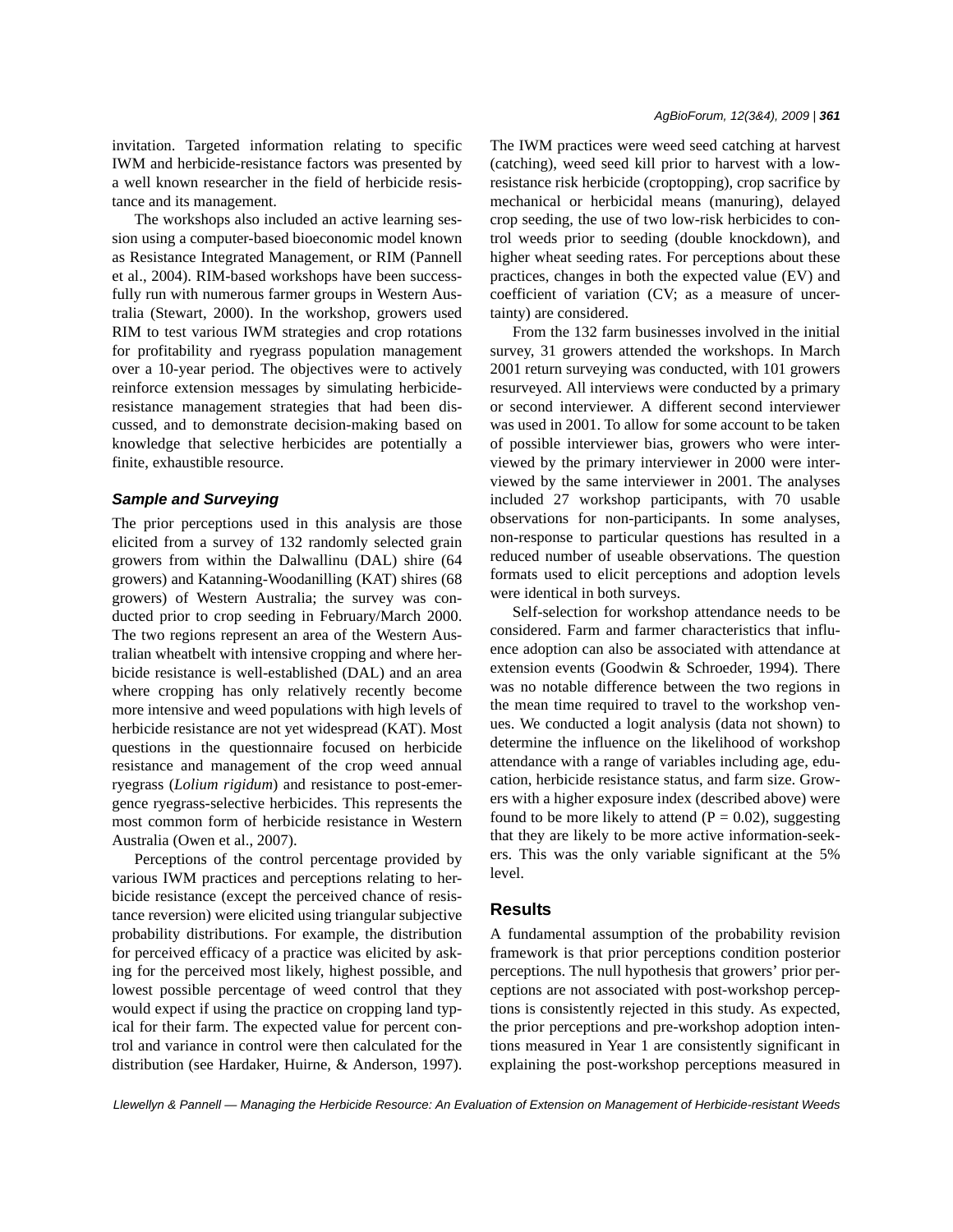**Table 1. Models of growers' perceptions in Year 2 of the expected number (EV) and uncertainty (CV) of herbicide applications before resistance develops, using OLS regression.**

|                             | <b>Diclofop</b> |              | Glyphosate  |                |
|-----------------------------|-----------------|--------------|-------------|----------------|
| <b>Variable</b>             | <b>EV</b>       | <b>CV</b>    | EV          | c <sub>v</sub> |
| Workshop (1/0)              | $-0.79$         | $-1.49$      | $-2.65$     | $-3.55$        |
|                             | $(0.43)^*$      | (1.47)       | (3.08)      | (2.93)         |
| <b>Information exposure</b> | $-0.27$         | $-0.51$      | $-1.33$     | 0.25           |
|                             | (0.25)          | (0.84)       | (1.80)      | (1.66)         |
| <b>Prior perception</b>     | 0.36            | 0.30         | 0.55        | 0.29           |
|                             | $(0.10)$ ***    | $(0.11)$ *** | $(0.12)***$ | $(0.12)$ **    |
| Interviewer (1/0)           | 0.67            | $-2.57$      | 10.27       | 4.68           |
|                             | $(0.38)^*$      | $(1.29)$ **  | $(2.71)***$ | $(2.58)^*$     |
| <b>Constant</b>             | 3.90            | 12.79        | 7.70        | 13.97          |
|                             | $(0.69)$ ***    | $(1.89)$ *** | $(2.74)***$ | $(2.79)$ ***   |
| Obs.                        | 96              | 96           | 94          | 94             |
| F                           | $5.57***$       | $3.21***$    | $8.32***$   | $2.29*$        |
| Adjusted $R^2$              | 0.16            | 0.10         | 0.24        | 0.05           |

*\* P < 0.1; \*\* P < 0.05; \*\*\* P < 0.01 (standard errors shown in parentheses)*

March 2001 (Tables 1, 2, and 3). The results also demonstrate the value of accounting for interviewer bias. In several models the variable identifying the interviewer in Year 2 is significant. There appears to be no consistent pattern to the direction of this influence, although it appears that slight inconsistencies in the presentation of different questions are being captured.

Although all models presented are statistically significant in explaining Year 2 responses, several models account for only a small proportion of the response variance (indicated by the  $\mathbb{R}^2$ -type measures in Tables 1-3 and 5-6). This suggests that other unspecified farm or farmer variables influenced responses and/or measurement error in the elicitation process and a stochastic element in the elicitation of growers' responses. Comparable studies examining perception changes have reported difficulties in measuring perception changes (McDonald, Glynn, Hoffmann, & Petzoldt, 1997; Verstegen, Sonnemans, Huirne, Dijkhuizen, & Cox, 1998). The implications of this are discussed in the next section.

#### *Perceptions of Herbicides and Resistance*

The workshop included information relevant to growers' perceptions about onset of resistance, herbicide resource depletion, and renewal of the herbicide resource (Llewellyn, Lindner, Pannell, & Powles, 2001). Specifically, it included a presentation of current knowledge about the number of years until resistance develops, as well as about the number of years until a new herbicide that is effective against weeds resistant to old herbicides is likely to become available. Other key information provided concerned the probability of a resistant ryegrass population reverting over time to susceptibility to old herbicides. The workshop also presented an opportunity to influence growers who perceived that an exceptionally high number of herbicide applications could be used before resistance would develop. The workshop presented credible scientific and field knowledge regarding the number of effective applications of the herbicide diclofop that could be applied. Results from glyphosate-resistance modeling were presented (Neve, Diggle, Smith, & Powles, 2003), but it was acknowledged that there was less scientific evidence available concerning the development of resistance to this major non-selective herbicide. Therefore, it was expected that the workshop would be more influential in changing perceptions about onset of diclofop resistance than about glyphosate resistance.

Workshop attendance had a statistically significant  $(P < 0.1)$  negative influence on growers' expectations about the number of applications before a ryegrass population becomes resistant to the herbicide diclofop (Table 1). Participation in the workshop had no statistically significant impact on the equivalent perceptions about the herbicide glyphosate or about the CV for either herbicide (Table 1), although the sign was negative in all cases. The results suggest that perceptions of the relationship between resistance selection pressure (applications) and resistance development can be influenced by the extension of credible scientific information.

A relatively large amount of time at the workshop was spent discussing the development of new herbicide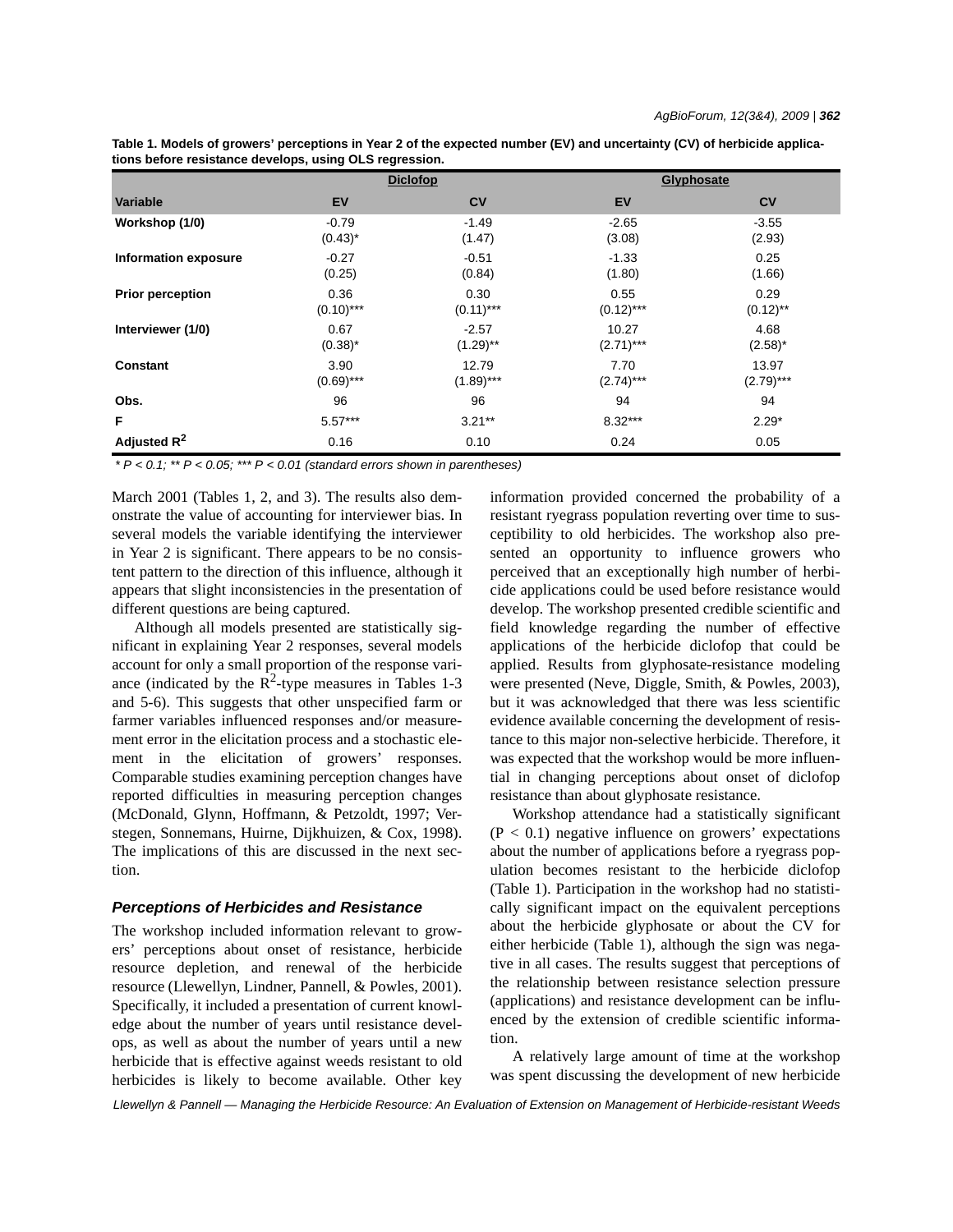**Table 2. Models of growers' perceptions in Year 2 of the number of years until a new selective herbicide becomes available, using OLS regression for expected value (EV) and coefficient of variation (CV), and the probability of a resistant ryegrass population reverting to susceptibility.**

|                         | Years until new herbicide | <b>Probability of</b> |                         |
|-------------------------|---------------------------|-----------------------|-------------------------|
| <b>Variable</b>         | EV                        | CV                    | resistance<br>reversion |
| Workshop                | 0.98                      | $-4.93$               | $-1.42$                 |
|                         | (1.80)                    | $(2.72)^*$            | $(0.59)$ **             |
| Information             | $-0.46$                   | 0.30                  | $-0.46$                 |
| exposure                | (1.03)                    | (1.55)                | (0.33)                  |
| Prior                   | 1.48                      | 0.34                  | 0.36                    |
| perception              | $(0.26)$ ***              | $(0.11)***$           | $(0.09)$ ***            |
| <b>Interviewer</b>      | 2.42                      | 2.86                  | $-1.07$                 |
|                         | (1.58)                    | (2.36)                | $(0.53)$ **             |
| Constant                | $-0.44$                   | 18.20                 | 2.19                    |
|                         | (1.89)                    | $(3.06)$ ***          | $(0.48)$ ***            |
| Obs.                    | 97                        | 97                    | 96                      |
| F                       | $9.53***$                 | $3.97***$             | 10.54***                |
| Adjusted R <sup>2</sup> | 0.26                      | 0.11                  | 0.29                    |

*\* P < 0.1; \*\* P < 0.05; \*\*\* P < 0.01 (standard errors shown in parentheses)*

products and on possible constraints to new herbicide development and the timeframes observed from discovery to release. It was expected that the information presented at the workshop would act to increase growers' perceptions about the expected number of years until a new herbicide becomes available. This perception is a significant determinant of IWM adoption (Llewellyn et al., 2007).

Workshop participation did not have a statistically significant influence on perceptions about the expected number of years (EV) until a new herbicide becomes available (Table 2) but reduced the uncertainty (CV) about when an herbicide with a new mode of action for selective ryegrass control would become available. A possible explanation for the reduction is that the amount of detailed information presented at the workshop made growers both more aware that chemical companies are likely to develop new herbicides and that it is a lengthy process to do so.

At the workshop, reasons why ryegrass populations resistant to particular herbicides have not reverted to susceptibility were explained; also, the workshop presented a simple message that the probability of this form of resistance regression occurring is very low, that a field example has never been confirmed, and therefore that resistance to herbicides like diclofop in ryegrass should be considered permanent. In the initial survey, many growers held perceptions contrary to scientific

knowledge about this topic. Therefore, workshop participation was expected to reduce the perceived probability of a resistant population returning to susceptibility.

As expected, workshop participation was found to be significant in reducing the perceived probability of a resistant population returning to susceptibility (Table 2). The 'workshop' coefficient shows that the influence of workshop attendance was to reduce the perceived probability of a resistant population returning to susceptibility by 0.14 (i.e., 14 percentage points). This relatively large shift in perception demonstrates the potential influence of information when a simple and certain message can be delivered to an audience holding misperceptions with a low level of certainty.

# *Perceptions About the Efficacy and Value of Integrated Weed Management Practices*

At the workshop, information based on research results about the efficacy (percentage of control) and overall value of the following IWM practices was presented, including

- high wheat seeding rates (>65 kg/ha),
- the double-knockdown technique (the use of two non-selective herbicides with low resistance risks prior to crop seeding),
- croptopping (the use, usually in non-cereal crops, of a low-resistance-risk herbicide before harvest to prevent weed-seed set),
- manuring (sacrificing a crop by herbicide or mechanical means), and
- catching (machinery used to capture weed seeds in the harvest operation).

In three of the four workshops held, participants who had used the catching technique contributed information highlighting the management difficulties associated with catching and experience with high variation in efficacy. Workshop participants discussed reasons for expectations of croptopping control to be lower in growers' paddocks than in research plots (e.g., uneven crop and weed ripening over large paddocks).

In the regressions, an additional binary explanatory information variable (1 if used in past year) was included to identify growers who used the practice in question during the 12-month period between the initial and final surveys. This recognizes the potentially important role that recent on-farm experience with the practice after the initial survey can have in influencing perceptions. Late opening rains meant that the feasibil-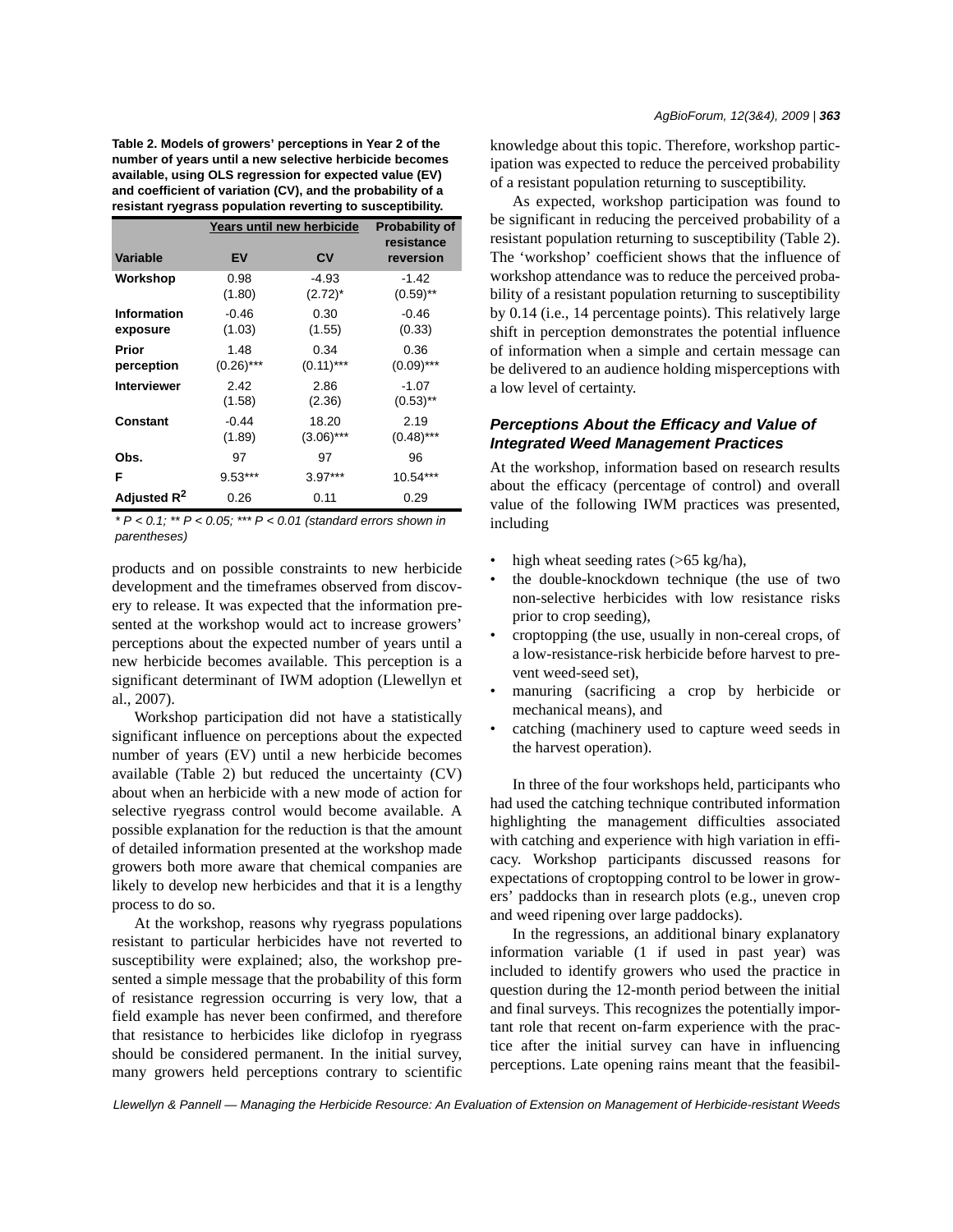*AgBioForum, 12(3&4), 2009 | 364*

**Table 3. Models of growers' perceptions in Year 2 of the value of IWM practices for ryegrass control using OLS regression.**

| <b>Variable</b>         | High seed rate | Double knock | <b>Manure</b> | <b>Crop-topping</b> | Catch        | Delayed seeding |
|-------------------------|----------------|--------------|---------------|---------------------|--------------|-----------------|
| Workshop                | 0.41           | 0.69         | 0.57          | 0.11                | $-0.33$      | $-0.13$         |
|                         | (0.30)         | $(0.38)^*$   | (0.48)        | (0.38)              | (0.42)       | (0.48)          |
| Information exposure    | 0.13           | 0.25         | 0.24          | 0.15                | 0.01         | 0.42            |
|                         | (0.17)         | (0.23)       | (0.28)        | (0.23)              | (0.25)       | (0.27)          |
| <b>Prior perception</b> | 0.61           | 0.19         | 0.29          | 0.53                | 0.26         | 0.23            |
|                         | $(0.08)$ ***   | $(0.09)$ **  | $(0.10)$ ***  | $(0.10)$ ***        | $(0.09)$ *** | $(0.11)$ **     |
| Used in past year       | $-0.15$        | 0.34         | 1.44          | 0.74                | 0.30         | 1.02            |
|                         | (0.29)         | (0.36)       | $(0.50)$ ***  | $(0.37)^*$          | (0.69)       | $(0.58)^*$      |
| <b>Interviewer</b>      | $-0.03$        | $-0.19$      | $-0.99$       | $-0.57$             | $-0.50$      | $-0.26$         |
|                         | (0.29)         | (0.34)       | $(0.43)$ **   | (0.36)              | (0.37)       | (0.42)          |
| <b>Constant</b>         | 2.33           | 4.26         | 3.43          | 2.49                | 3.25         | 3.51            |
|                         | $(0.33)$ ***   | $(0.52)$ *** | $(0.52)$ ***  | $(0.47)$ ***        | $(0.44)$ *** | $(0.53)$ ***    |
| Obs.                    | 97             | 97           | 95            | 92                  | 95           | 97              |
| F                       | 15.41***       | $3.55***$    | $4.09***$     | $8.17***$           | $2.42**$     | $2.19*$         |
| Adjusted $R^2$          | 0.43           | 0.12         | 0.14          | 0.28                | 0.07         | 0.06            |

*\* P < 0.1; \*\* P < 0.05; \*\*\* P < 0.01 (standard errors shown in parentheses)*

ity of using some early-season practices—such as delayed seeding and double knockdown—was reduced. Intended use and actual use of practices is shown in Table 4.

Since the expected values for percentage of ryegrass control elicited from growers were generally consistent with research information, and CVs for users and nonusers were similar, it was not expected that the workshop would result in large changes in the mean or variance (CV) of growers' perceptions about effectiveness. Results elicited in the initial survey on perceived effectiveness of IWM practices and the similarity between users and non-users were presented at the workshops. Factors hypothesized to limit the influence of such information included the large amount of local 'neighborhood' information available and the fact that most growers' prior perceptions of percentage of control distributions were consistent with research knowledge.

As expected, the workshop variable did not have a significant influence  $(P > 0.1)$  on percentage of control EV or CV (regressions not presented) for any of the practices. Information exposure and use was also not significant in any regression model. Therefore the study provides no evidence that workshop attendance influenced the perceived mean percentage of ryegrass control attainable (based on the elicited triangular distributions) from these practices or their perceived reliability. Regressions conducted using the growers' modal responses (i.e., the single percent control figure stated as 'most likely') produced similar results.

**Table 4. Actual use in Year 1 and intended future use of**  practices as stated in Year 1 (Intended use<sub>1</sub>) and Year 2 (Intended use<sub>2</sub>) from binary variables (n=97).

|                        | <b>Intended</b><br>use <sub>1</sub> | <b>Intended</b><br>use <sub>2</sub> | <b>Used in</b><br>Year 1 |
|------------------------|-------------------------------------|-------------------------------------|--------------------------|
| <b>Practice</b>        |                                     | % of growers                        |                          |
| Double knock           | 57                                  | 60                                  | 39                       |
| <b>Manure</b>          | 18                                  | 12                                  | 22                       |
| Crop-topping           | 32                                  | 33                                  | 27                       |
| Catch                  | 9                                   | 8                                   | 8                        |
| <b>Delayed seeding</b> | 45                                  | 53                                  | 14                       |

# *Perceived Economic Value of Integrated Weed Management Practices*

In the survey, growers were asked to consider all of the costs and benefits of using IWM practices and rate their perceived value on a scale of 1 to 9, with 5 being the value of an effective post-emergence selective herbicide. Research results presented included the high value of high seeding rates (and the minimal risk of reduced grain quality) and the low risk of selecting for glyphosate resistance when the double-knockdown practice is regularly used. It was expected that this information would act to increase the perceived economic value of these practices.

Workshop participation had a significant positive influence on the perceived value of the double-knockdown practice (Table 3) and a positive and close-to-significant influence on the perceived value of high wheat seeding rates and manuring. Use of practices in the past year resulted in a statistically significant positive influ-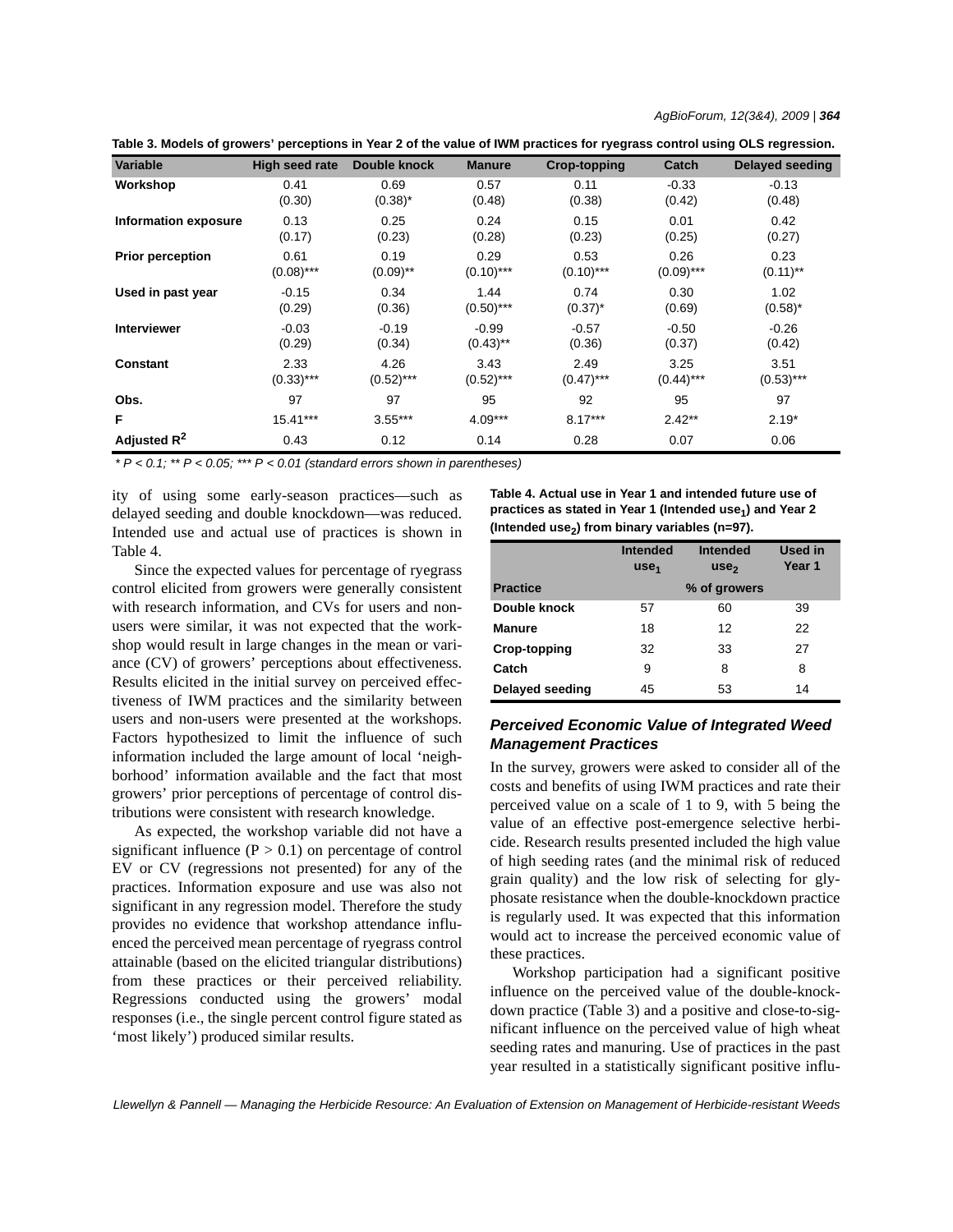| Table 5. Models of growers' intended average wheat seed- |  |
|----------------------------------------------------------|--|
| ing rates (kg/ha), using OLS regression.                 |  |

| Variable                                 | Rate in<br>current year | <b>Expected rate in</b><br>4 years' time |
|------------------------------------------|-------------------------|------------------------------------------|
| Workshop                                 | 5.20<br>$(1.90)$ ***    | 9.13<br>$(3.25)$ ***                     |
| Information exposure                     | 1.48<br>(1.12)          | 0.26<br>(2.03)                           |
| <b>Expected rate stated in</b><br>Year 1 | 0.78<br>$(0.08)$ ***    | 0.982<br>$(0.15)$ ***                    |
| High rate used in<br>Year 1 (1/0)        |                         | $-5.42$<br>(4.14)                        |
| <b>Interviewer</b>                       | $-3.21$<br>$(1.70)^*$   | $-2.91$<br>(2.94)                        |
| Constant                                 | 19.41<br>$(5.35)***$    | 9.15<br>(8.56)                           |
| Obs.                                     | 97                      | 97                                       |
| F                                        | 28.71***                | 20.79***                                 |
| Adjusted R <sup>2</sup>                  | 0.54                    | 0.51                                     |

*\* P < 0.1; \*\*P < 0.05; \*\*\*P < 0.01 (standard errors shown in parentheses)*

ence on the perceived value of manuring, croptopping, and delayed seeding. The information exposure index was not statistically significant for any practice.

In summary, workshop participation positively influenced perceptions about the value of the two practices targeted in the workshop, namely the double-knockdown technique and higher seeding rates. While use of a practice in the past 12 months was shown to be significant for several practices, general information exposure was not significant in influencing the perceived value of any practice.

# *Changes in Intended Use of Integrated Weed Management Practices*

Ultimately, most extension is intended to influence the adoption of practices. Given the short time frame of this study and the one-off nature of the intervention, it was not expected that the workshop would have a notable effect on the number of growers actually using particular practices. In addition, seasonal weather conditions can play a large role in the use of particular practices, thus reducing the likely correlation between workshop attendance and the use of a practice in the following season. For these reasons, the most appropriate measure of the effect of the workshop is intended future use.

In Year 2, growers were asked if practices were intended to be used in the coming season and/or intended to be used in the next four years. Although expected use in the next four years is no guarantee of actual adoption and may suffer from 'yeah-saying' bias, it does at least allow for a more realistic timeframe for changes in adoption behavior. To account for growers who had made the decision to adopt prior to the initial survey, intended use in the coming year or the next four years, as stated in Year 1, was used as an explanatory variable in models of Year 2 adoption intentions.

Adoption of high wheat seeding rates was measured using growers' stated average wheat-seeding rate (kg/ ha) and analyzed using OLS regression. All other analyses were performed using logit regressions, with use/not use (1/0), as stated in Year 2, as the dependent variable. Both the identity of the interviewer and the information exposure index were included as explanatory variables. Changes in intended adoption were most expected for those practices where perceptions also were influenced by the workshop (high seed rate and double knockdown).

High wheat seeding rate was a targeted practice at the workshop as it was judged to be of positive economic value to growers. OLS regression analysis was performed on the intended average wheat seeding rate to be used in Year 2 and in four years' time. A binary variable indicating whether growers used a high wheat seeding rate (> 65kg/ha) in Year 1 was included in the model predicting the intended rate in four years' time (as elicited in Year 2). This is intended to account for any onfarm learning during the 12-month period. In each model, the equivalent intended wheat seeding rate (as stated in Year 1) is included as an explanatory variable.

There is strong evidence that the workshop has significantly influenced growers' intentions to use higher wheat seeding rates (Table 5). The coefficients suggest that, on average, a 5.2 kg/ha increase in the Year 2 intended seeding rate and an 8.5 kg/ha increase in the expected rate to be used in four years' time (2005) can be attributed to workshop participation. Although not significant at the 10% level, the use of a high seeding rate in Year 1 appears to have had a negative influence on the intention to use high seeding rates in the future (Table 5). Unlike for other practices, the sign for high seeding rate use in Year 1 was also negative for the perceived value of this practice (Table 3). The negative direction of this variable may be explained by the seasonal conditions, which was an unusually dry season in which high crop density could have exacerbated the effects of water stress on yield and quality.

Logit regression models of intended use of IWM practices other than high wheat seeding rate in Year 2 are presented (Table 6). No model is presented for catching because intended use in Year 2 was perfectly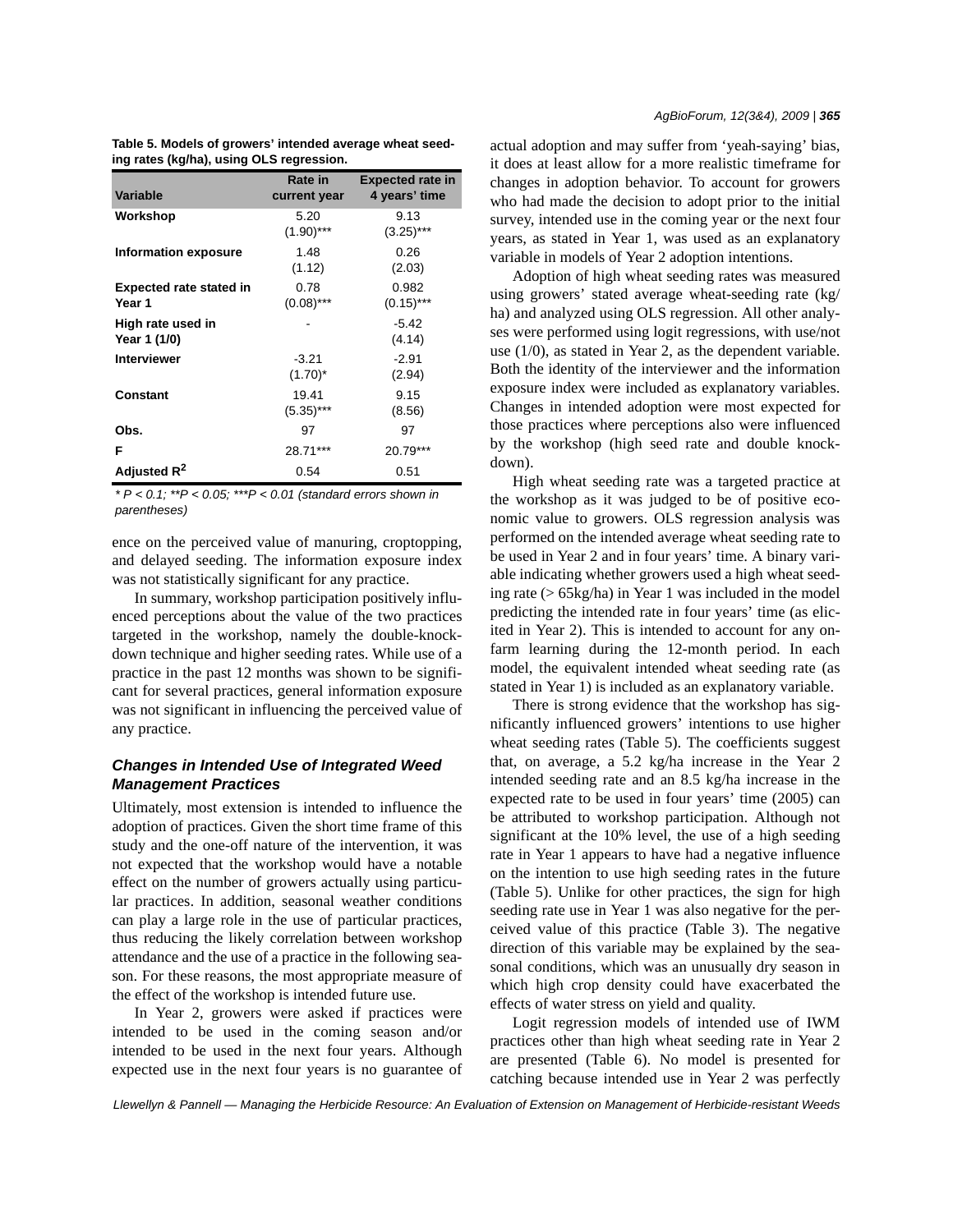| Table 6. Models of growers' intended use of IWM practices in Year 2, using logit regression (n = 97). |  |  |  |  |
|-------------------------------------------------------------------------------------------------------|--|--|--|--|
|-------------------------------------------------------------------------------------------------------|--|--|--|--|

| <b>Variable</b>             | Double knock | Croptopping  | <b>Delayed seeding</b> | <b>Manuring</b> |
|-----------------------------|--------------|--------------|------------------------|-----------------|
| Workshop                    | 1.52         | 0.09         | 0.39                   | 0.38            |
|                             | $(0.69)$ **  | (0.65)       | (0.52)                 | (0.70)          |
| <b>Information exposure</b> | 1.21         | 0.64         | 0.38                   | 0.15            |
|                             | $(0.43)$ *** | (0.436)      | (0.32)                 | (0.43)          |
| Use intended in Year 1      | 1.19         | 2.81         | 1.29                   | 1.13            |
|                             | $(0.51)$ **  | $(0.60)$ *** | $(0.44)$ ***           | (0.84)          |
| <b>Interviewer</b>          | $-0.59$      | 0.22         | $-0.09$                | 1.94            |
|                             | (0.53)       | (0.61)       | (0.46)                 | $(0.87)$ **     |
| Constant                    | $-0.22$      | $-2.05$      | $-0.54$                | $-3.63$         |
|                             | (0.43)       | $(0.50)$ *** | (0.37)                 | $(0.87)$ ***    |
| Log likelihood:             | -49.2        | $-39.5$      | $-60.51$               | $-32.0$         |
| Chi-square                  | 32.33***     | 43.98***     | $13.20**$              | $8.66*$         |
| Pseudo $R^2$                | 0.25         | 0.36         | 0.10                   | 0.12            |
| % correct: <sup>a</sup>     | 76 (81/69)   | 85(75/89)    | 64(65/63)              | 88 (0/100)      |

*a Overall percentage correctly classified (users correctly classified (sensitivity)/non users correctly classified (specificity)) \* P < 0.1; \*\* P < 0.05; \*\*\* P < 0.01 (standard errors shown in parentheses)*

predicted by intended use in Year 1, indicating that no grower in the sample was intending to use catching for the first time in Year 2. The workshop variable was significant in explaining intended use of double knockdown in Year 2. Growers with higher information exposure were also significantly more likely to intend to use double knockdown in Year 2. Workshop and information exposure were not significant for the other practices.

In summary, the results suggest that the workshop positively influenced growers' intentions to adopt high wheat seeding rates and double knockdown following the workshop. This may be attributed to the workshop's influence on perception of the economic value of the practices. This was a targeted perception due to its prior identification as being strongly associated with adoption.

# **Discussion**

Most of the workshop information presented about resistance-related factors was found to result in shifts in perceptions amongst the participant population. This was most evident in the case of the probability of resistance reverting to susceptibility. This information was likely to be more influential because few growers held highly developed prior perceptions due to the lack of observable local field experience. Participation in the workshop resulted in a perception of resistance permanence more consistent with research knowledge.

Targeted information also resulted in changes to growers' perceptions of the number of consecutive herbicide applications that could be applied before resistance develops. The high certainty of the information presented, coupled with inaccurate prior perceptions, could explain this result. As particular selective herbicides had rarely been applied consecutively as the only form of weed control in practice, it is likely that many growers did not hold highly developed prior perceptions for this variable.

By contrast, uncertainty and lack of objective verifiable information about the time lag before herbicide companies would release a new herbicide is likely to explain the lack of influence that this information had on growers' perceptions of the mean expected time of new herbicide availability. Notably, general information exposure was insignificant in all models, suggesting that broader information exposure has not played a major role in adjusting perceptions of these very specific herbicide-resistance factors over the 12-month period.

There was no evidence to suggest that workshop information on the percentage of ryegrass control for different control measures influenced grower perceptions. When location-specific factors influence practice efficacy, the level of control achieved by IWM will be highly variable. As hypothesized, in these circumstances, direct observation of neighboring users' efficacy will have a much greater influence on perceptions than more 'remote' forms of extension information. Such research-based information also may have been discounted because of grower concerns about differences in efficacy between paddock and field-trial research conditions.

The perceived economic value of some practices was positively influenced by targeted information pre-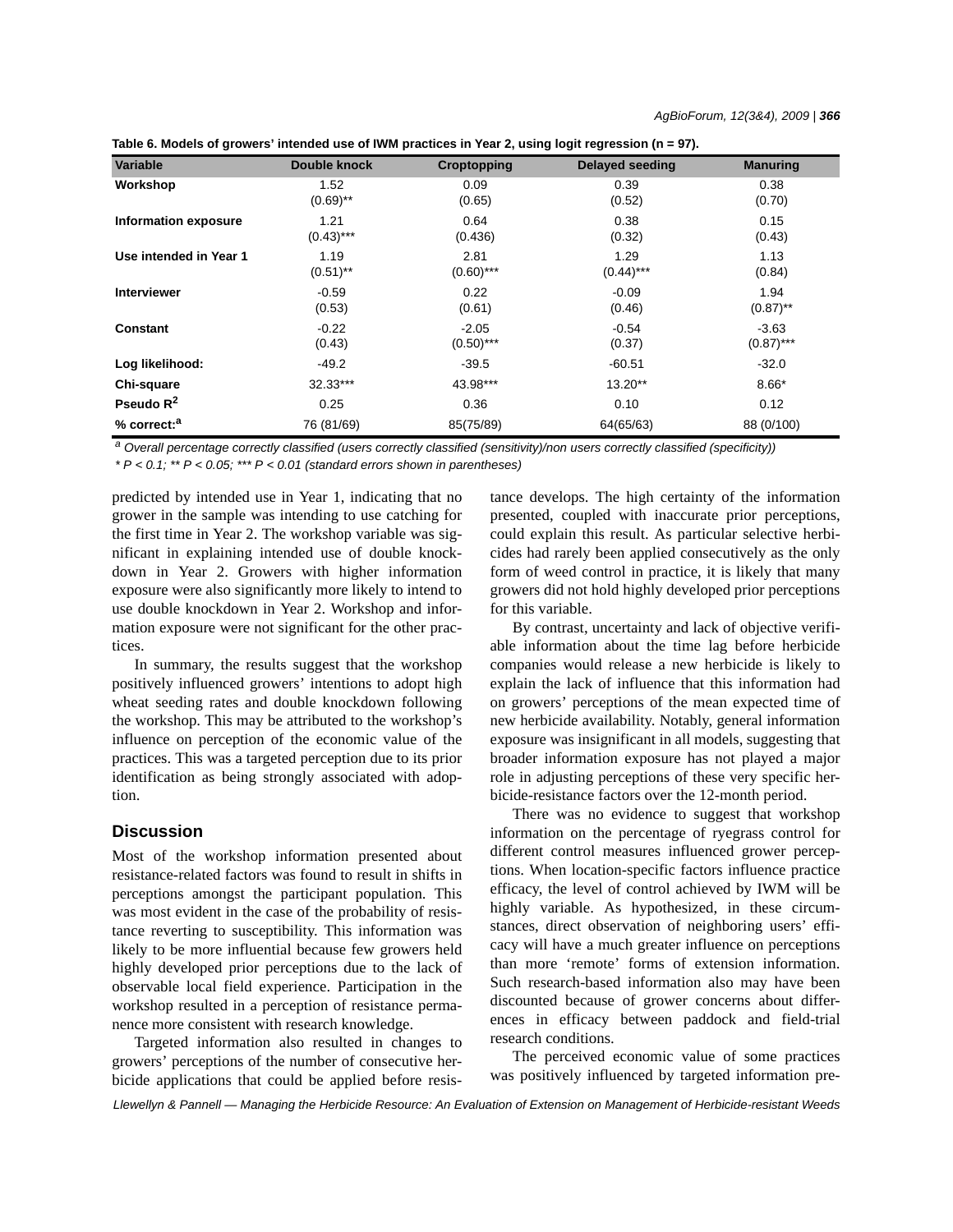sented during the workshops. In the case of high seed rates, the information suggested that the practice should not be devalued due to the risk of reduced yield and grain quality in drier years. Information on the doubleknockdown treatment highlighted its potential value in slowing the development of glyphosate resistance. Consistent with the adoption model for IWM practices (Llewellyn et al., 2007), increasing the perceived value of a practice resulted in an increase in intended adoption.

Providing information on benefits other than percentage of weed control may be a relatively effective approach to encouraging adoption, since the workshop was shown to influence the perceived economic value of some treatments even though the perceived control percentage was not influenced. Hence, the results suggest that extension should target economic factors other than just resistance management. This argument is supported by the relatively high use of practices that provide lower weed control but offer other benefits. In essence, the results suggest that information on the broader economics of IWM practice use within the farming system may have the greatest impact on adoption.

It should be noted that although statistically significant effects of extension were identified in this study, the indicators of the proportion of variance explained by the models are often low. It also needs to be recognized that a minority of growers who can be broadly classified as information-seekers are most likely to be the voluntary participants in events like the one described here. Broadening the impact of such intensive extension events requires diffusion of information from participants to non-participants or greater participation.

Evidently, the workshop resulted in some changes in intended practice use, although it is recognized that stated intentions do not necessarily translate into actual behavior, as indicated in Table 4. The data show a significant large change in wheat seeding rates and evidence of a positive influence on the intention to adopt double knockdown. So, although the diffusion process for IWM practices has generally advanced beyond the early period in which extension is expected to have the greatest influence (Feder & Umali, 1993; Marsh, Pannell, & Lindner, 2000), a single well-targeted, information-based extension event has been shown to improve grower knowledge and to influence adoption intentions.

# **Conclusion**

A range of integrated weed management practices have been promoted in Australia in order to improve the management of HR weeds. An experiment was conducted to determine the influence of an extension workshop on grower perceptions of—and intentions to adopt—IWM practices. The analysis accounted for prior perceptions, prior adoption intentions, and other information sources. Opportunities for more informed herbicide-resistance management by influencing perceptions relating to both the IWM practices and the herbicide resource were demonstrated. The results are encouraging for those developing extension programs aimed at HR management.

Extension events can have a greater impact on adoption decisions when extension agents are able to (a) identify those perceptions that are particularly influential in the adoption decision and (b) recognize which of these perceptions can be most influenced by information. The greatest influence on grower perceptions will occur where information can be delivered with a high degree of certainty and credibility to a population holding prior perceptions that were inconsistent with the information being presented. If the targeted perceptions are associated with the adoption decision, the approach allows quantitative measures of learning to be linked to an expected adoption impact.

As the adoption decision for herbicide-resistance management and prevention depends on perceptions relating not only to weed-management practices but also the herbicide resource, there can be several opportunities for impact through targeted extension. There is clearly a role for targeted extension in influencing grower perceptions and herbicide-resistance management decisions.

#### **References**

- Abadi Ghadim, A.K., & Pannell, D.J. (1999). A conceptual framework of adoption of an agricultural innovation, *Agricultural Economics*, *21*(2), 145-154.
- Adesina, A.A., & Baidu-Forson, J.B. (1995). Farmers perceptions and adoption of new agricultural technology: Evidence from analysis in Burkina Faso and Guinea, West Africa. *Agricultural Economics*, *13*(1), 1-9.
- Brookes, G., & Barfoot, P. (2006). Global impact of biotech crops: Socio-economic and environmental effects in the first ten years of commercial use. *AgBioForum*, *9*(3), 139-151. Available on the World Wide Web: http://www.agbioforum.org.
- Busi, R., Yu, Q., Barrett-Lennard, R., & Powles, S.B. (2008). Long distance pollen-mediated flow of herbicide resistance genes in *Lolium rigidum*. *Theoretical and Applied Genetics*, *117*(8), 1281-1290.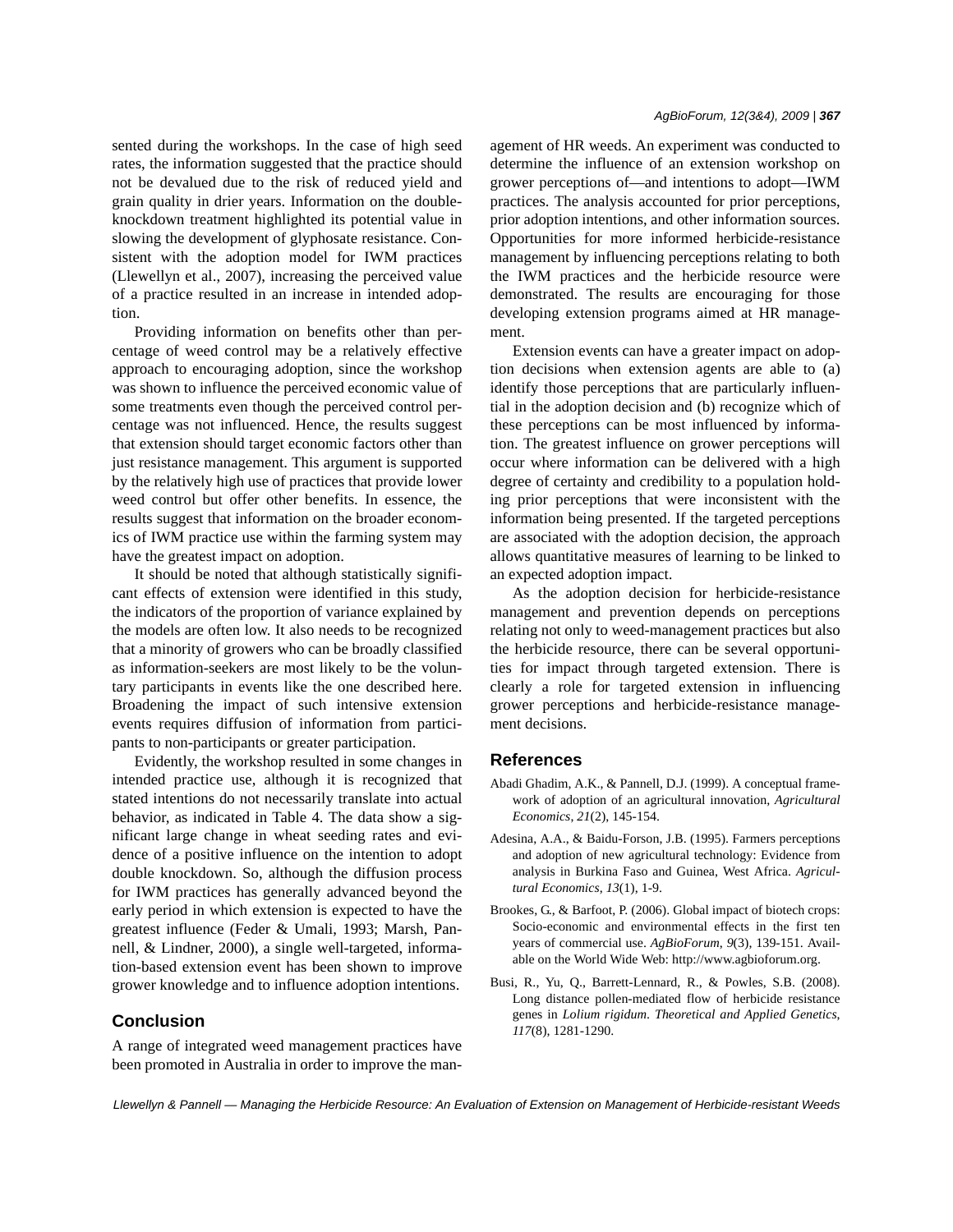- Cary, J.W., & Wilkinson, R.L. (1997). Perceived profitability and farmers' conservation behaviour. *Journal of Agricultural Economics*, *48*(1), 13-21.
- Cerdeira, A.L., & Duke, S.O. (2005). The current status and environmental impacts of glyphosate-resistant crops: A review. *Journal Environmental Quality*, *35*(5), 1633-1658.
- de Vaus, D. (1995). *Surveys in social research*. 4th ed. North Sydney: Allen and Unwin.
- Feder, G., & Umali, D.L. (1993). The adoption of agricultural innovations: A review. *Technological Forecasting and Social Change*, *43*(3), 215-239.
- Fischer, A.J., Arnold, A.J., & Gibbs M. (1996). Information and the speed of innovation adoption. *American Journal of Agricultural Economics*, *78*(4), 1073-1081.
- Gill, G. (1995). Development of herbicide resistance in annual ryegrass populations (Lolium rigidum Gaud.) in the cropping belt of Western Australia. *Australian Journal of Experimental Agriculture*, *35*, 67-72.
- Goodwin, B.K., & Schroeder, T.C. (1994). Human capital, producer education programs, and adoption of forward-pricing methods. *American Journal of Agricultural Economics*, *76*(4), 936-947.
- Gressel, J., & Segel, L.A. (1990). Modeling the effectiveness of herbicide rotations and mixtures as strategies to delay or preclude resistance. *Weed Technology***,** *4***,**186–198.
- Hardaker, J., Huirne, R., & Anderson, J. (1997). *Coping with risk in agriculture*. Wallingford, UK: CAB International.
- Heap, I. (2009). *The international survey of herbicide resistant weeds* [Data file]. Corvallis, Oregon: International Survey of Herbicide Resistant Weeds. Available on the World Wide Web: http://www.weedscience.com.
- Heap, I.M. & Knight, R. (1990). Variation in herbicide cross-resistance among populations of annual ryegrass (Lolium rigidum) resistant to diclofop-methyl. *Australian Journal of Agricultural Research*, *41*(1), 121-128.
- Holt, J., & Thill, D. (1994). Growth and productivity of resistant plants. In S. Powles & J. Holtum (Eds.), *Herbicide resistance in plants: Biology and biochemistry* (pp. 299-316). Boca Raton, FL: CRC Press.
- Hueth, D., & Regev, U. (1974). Optimal agricultural pest management with increasing pest resistance. *American Journal of Agricultural Economics*, *56*(3), 543-552.
- Leathers, H.D., & Smale, M. (1992). A Bayesian approach to explaining sequential adoption of components of a technological package. *American Journal of Agricultural Economics*, *68*(3), 519-527.
- Lindner, R.K., Fischer, A., & Pardey, P. (1979). The time to adoption. *Economics Letters*, *2*, 187-190.
- Lindner, R.K., & Gibbs, M. (1990). A test of Bayesian learning from farmer trials of new wheat varieties. *Australian Journal of Agricultural Economics*, *34*(1), 21-38.
- Lindner, R.K., Pardey, P.G., & Jarrett, F.G. (1982). Distance to information source and the time lag to early adoption of trace element fertilisers. *Australian Journal of Agricultural Economics*, *26*(2), 98-113.
- Llewellyn, R.S., & Allen, D.M. (2006). Expected mobility of herbicide resistance via weed seeds and pollen in a Western Australian cropping region. *Crop Protection*, *25*(6), 520-526.
- Llewellyn, R.S., Lindner, R.K., Pannell, D.J., & Powles, S.B. (2001). Herbicide resistance and the decision to conserve the herbicide resource: Review and framework. *Australian Agribusiness Review* , *9*(Paper 1). Available on the World Wide Web: http://www.agrifood.info/review/2001/Llewellyn.html.
- Llewellyn. R.S., Lindner, R.K., Pannell, D.J., & Powles, S.B. (2004). Grain grower perceptions and use of integrated weed management. *Australian Journal of Experimental Agriculture*, *44*(10), 993-1001.
- Llewellyn, R.S., Lindner, R.K., Pannell, D.J., & Powles, S.B. (2007). Herbicide resistance and the adoption of integrated weed management by Western Australian grain growers. *Agricultural Economics*, *36*(1), 123-130.
- Llewellyn, R.S., Pannell, D.J., Lindner, R.K., & Powles, S.B. (2005). Targeting key perceptions when planning and evaluating extension. *Australian Journal of Experimental Agriculture*, *45*, 1627–1633.
- Lu, Y-Q., Baker, J., & Preston, C. (2007). The spread of resistance to acetolactate synthase inhibiting herbicides in a wind borne, self-pollinated weed species, Lactuca serriola L.. *Theoretical and Applied Genetics*, *115*, 443-450.
- Marra, M.C., Hubbell, B.J., & Carlson, G.A. (2001). Information quality, technology depreciation, and Bt cotton adoption in the Southeast. *Journal of Agricultural and Resource Economics*, *26*(1), 158-175.
- Marsh, S.P., Pannell, D.J., & Lindner, R.K. (2000). The impact of agricultural extension on adoption and diffusion of lupins as a new crop in Western Australia. *Australian Journal of Experimental Agriculture*, *40*(4), 571-583.
- Melander, A.L. (1914). Can insects become resistant to sprays? *Journal of Economic Entomology*, *7*, 167-173.
- McDonald, D.G., Glynn, C.J., Hoffmann, M.P., & Petzoldt, C.W. (1997). Effects of grower participation on onion IPM demonstrations. *Agriculture, Ecosystems and Environment*, *66*(2), 131-138.
- Miranowski, J., & Carlson, G. (1986). Economic issues in public and private approaches to preserving pest susceptibility. In *Pesticide Resistance* (pp. 436-448). Washington DC: National Academy Press.
- Neve, P., Diggle, A.J., Smith, F.P., & Powles, S.B. (2003). Simulating evolution of glyphosate resistance in Lolium rigidum II: Past, present and future glyphosate use in Australian cropping. *Weed Research*, *43*(6), 418-427.
- Owen, M.J., Walsh, M.J., Llewellyn, R.S., & Powles, S.B. (2007). Widespread occurrence of multiple herbicide resistance in annual ryegrass (Lolium rigidum) populations within the